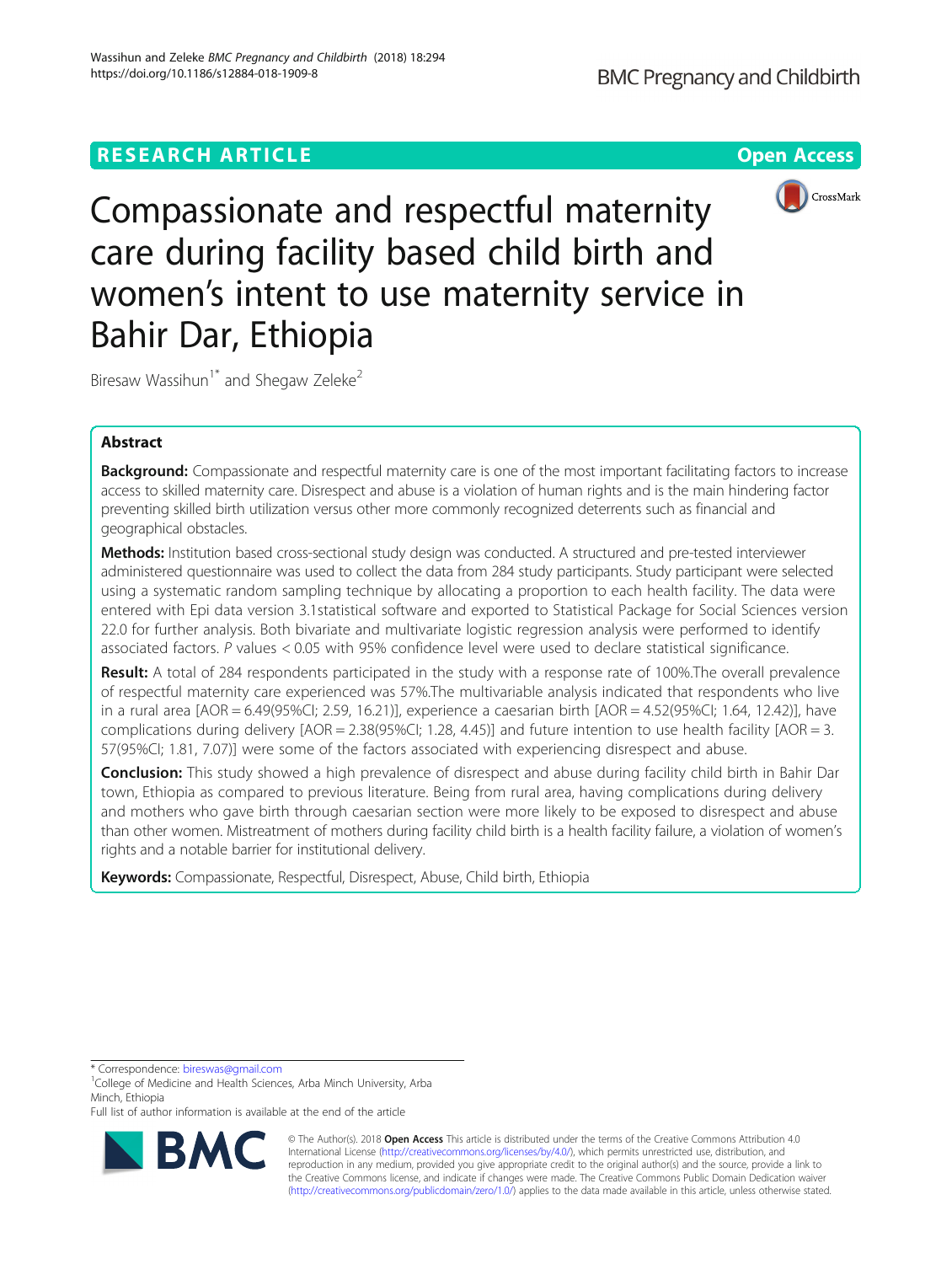## Backgroud

Child birth is a special moment for parents, families and communities but can also be a time of intense vulnerability for women to be exposed to disrespectful and abusive behavior while at the health facilities. If mothers do not receive what they perceive as compassionate and respectful maternity care during facility based child birth their intention to use facility based maternity services will be reduced [\[1](#page-8-0)].

The concept of "safe motherhood" is usually restricted to physical safety, but childbearing is also an important passage from woman to mother, with deep personal and cultural significance for a woman and her family. Because motherhood is specific to women, issues of gender equity and gender violence are also at the core of maternity care [\[2](#page-8-0)].

In recent years advocacy for skilled birth attendance has increased and has become the single most important intervention suggested to decrease maternal mortality and morbidity. However, client satisfaction with such care, which is an important element of quality care, which has the potential to influences effectiveness of care, has not been given enough attention [[2,](#page-8-0) [3\]](#page-8-0).

Problems related to maternal provider behaviors and attitudes are a major barrier when compared to any other geographical or financial barriers to utilization of skilled childbirth care [\[4](#page-8-0)].

Advancing compassionate and respectful maternity care is critical in order to increase facility based child birth and ensure effective implementation of women's rights and women-centered approaches in maternal health services. In fact efforts to increase the use of facility based maternity care service in low resources countries are unlikely to achieve desired gains without improving the quality of care and focusing on women's experience of care [\[5](#page-8-0)].

Despite advances in maternal health outcomes, ensuring that women have skilled and respectful care during delivery remains a challenge. In many countries, women are mistreated when delivering in health facilities and unable to make choices or follow practices that allow them to be in control of their own experience [[6\]](#page-8-0). In addition, health systems are underequipped and health workers are not satisfied due to inadequate pay, lack of infrastructure, or insufficient staff and supplies; staff may also not receive guidance, support or supervision facilitating the provision of respectful maternity care [\[7](#page-8-0)].

According to the WHO statement on the prevention and elimination of disrespect and abuse of women during facility-based childbirth and the White Ribbon Alliance charter, respectful maternal care refers to "the right of every woman to the highest attainable standard of health, which includes the right to dignified, respectful health care at all health systems around the world of childbearing woman throughout her pregnancy, during labour and delivery, and post natal period" [[1,](#page-8-0) [8](#page-8-0)]. Maternal morbidity and mortality has continued to be a public health problem globally as evidenced by high maternal morbidity and mortality [\[9](#page-8-0)]. Globally in 2015, an estimated 303,000 women have lost their lives due to easily preventable pregnancy and childbirth related complications, 99% of which were in low income countries. In this figure, sub- Saharan Africa alone was accountable for 66% of the deaths  $[10]$ .

Ethiopia has one of the highest maternal mortality rates globally (MMR) of 412 maternal deaths per 100,000 live births [[11\]](#page-8-0).

In countries where more than 80% of births are attended by trained health personnel, the rate of maternal mortality is less than 200 per 100,000 live births. Thus one of the strategies designed to decrease maternal morbidity and mortality was to increase maternity up take with skilled health care providers [\[9](#page-8-0), [12](#page-8-0), [13](#page-8-0)].

The proportion of women who are giving birth at health institutions with trained birth attendants in Ethiopia is not more than 28%. [\[11\]](#page-8-0) . Multiple studies have examined reasons for failing to use skilled services during delivery. However, there is inadequate research linking the role of disrespect and abuse of women during facility based deliveries and decreased utilization of maternity services. Disrespect and abuse during childbirth, which is a violation of a universal human right that is due to every childbearing woman in every health system, is common throughout the world and can occur at the level of interaction between the woman and provider leading to low intake of maternity service [\[14](#page-8-0)–[16\]](#page-8-0).

Despite the problem, little research has been conducted in Ethiopia with regard to the status of disrespect and abuse during facility-based childbirth. Therefore this study aimed at assessing the status of compassionate and respectful maternity care and associated factors in health facility-based childbirth in Bahir Dar town.

## Methods

## Study area

This study was conducted in public health facilities in Bahir Dar town. Bahir Dar is located in North Western part of Ethiopia, in Amhara National Regional State, at a distance of 565 km from Addis Ababa. The total population of the town is 290,437of which 142,068 are males and 148,369 are female. In Bahir, Dare town there are 10 public health centers and two public hospitals and two private health institutions. The study was conducted in five public health facilities; four health centers and one referral hospital.

## Study design and period

Institution based cross-sectional study was conducted from Feb 2- April 26–2017.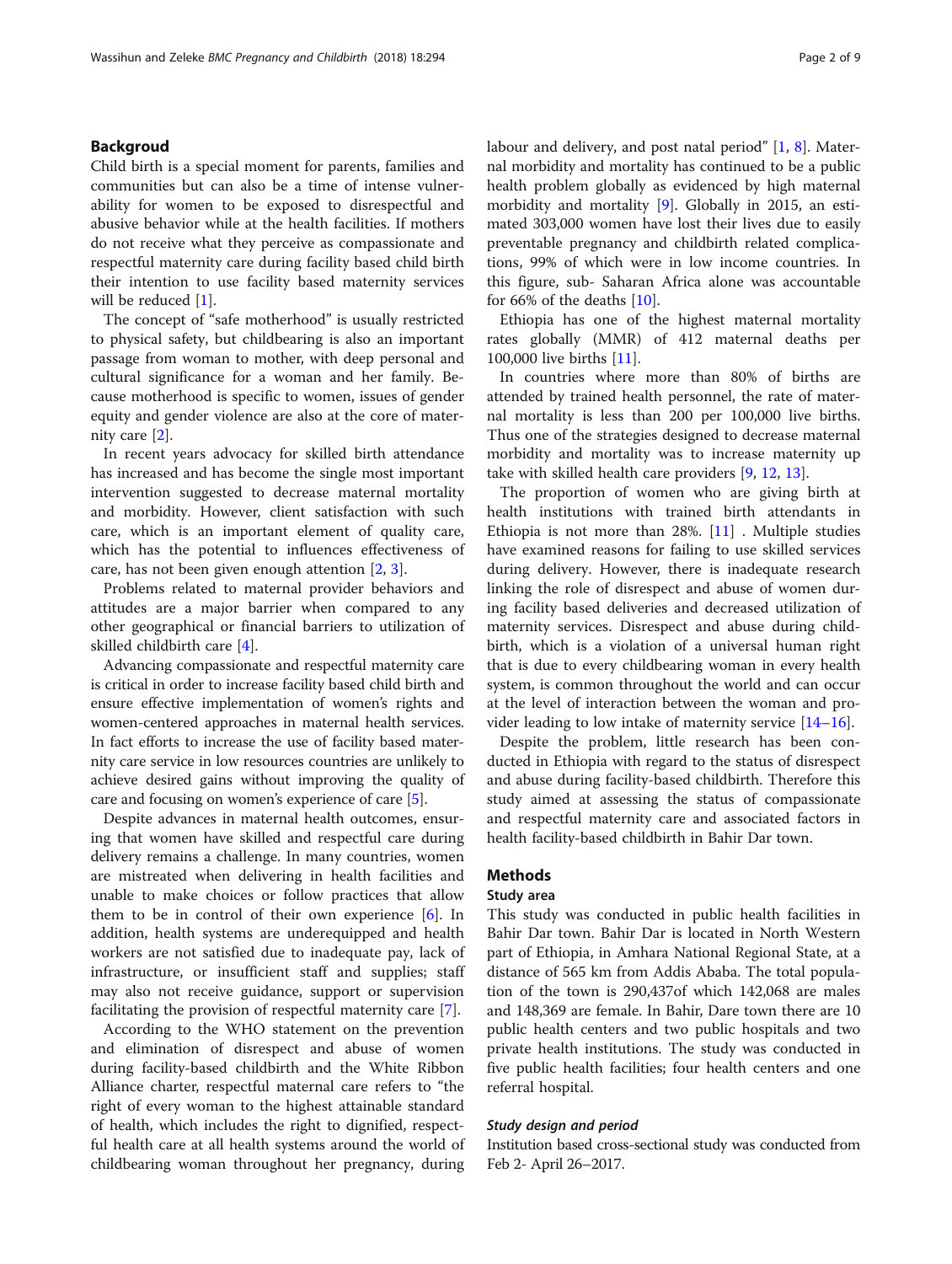## Population

Mothers who gave birth in Bahir Dar tow health facilities.

#### Sample size determination

A single proportion formula was used to estimate the sample size required for the study. The sample size calculation assumed the proportion (p) estimated level of respectful and abuse free maternity care 21.4% [\[17](#page-8-0)]. Adding non-response rate of 10% and considering the assumption of 95% confidence level, 5% margin of error the final sample size was 284 mothers.

### Sampling procedure

In this study area there are ten public health centers and two public hospitals (one referral hospital and second general hospital). Four public health centers and one referral hospital was randomly selected. The allocation of the sample to health facilities was made proportionally based on the average number of clients who received childbirth services at each facility in the month preceding the data collection period. Felege-Hiwot Referral Hospital 129: Bahir Dar Health center 48: Han Health center 29: Tis-Abay Health center 45 and Shinbut Health center 33. Individual participants in each of the health facilities were selected by systematic random sampling during the data collection period until the required sample size at each health facility was obtained. The sampling interval  $k = 3$  was calculated by dividing the source population to the total sample size and this interval was used in all health facility to select study participants. The first client was selected by simple random sampling among the first three maternity care users in the sampling frame.

#### Operational definition

Respectful maternity care (RMC) A universal human right that is due to every childbearing woman in every health system around the world in which the maternity care is expanded beyond the prevention of morbidity or mortality to encompass respect for women's basic human rights, including respect for women's autonomy, dignity, feelings, choices, and preferences, such as having a companion wherever possible [[18](#page-8-0)].

## Data collection tool

The data collection method that was used in this study was face to face interviews using a structured questionnaire. The English version questionnaire was translated into local language Amharic to obtain data from the study participants and to ensure clarity of its content. Then the Amharic version was transcribed back to English version to check for consistency. It was prepared by the principal investigator based on literature reviews, and from Maternal and Child Health Integrated Program (MCHIP) as part of their respectful maternity care tool kit [\[3](#page-8-0)]. The questionnaire was designed to obtain information on socio demographic-characteristics and factors associated with disrespect and abuse. The instrument was pretested for its reliability. The content validity of the questionnaire was reviewed by experienced public health professionals.

## Data collection procedure and quality control

Before actual data collection occurred two day training was provided for data collectors and the supervisor about techniques of data collection and briefed on each questions included in the data collection tool. Pretest was done on 10% (28) of mothers receiving care in a health center that was not included in the study prior to the actual study period. After pre-testing the questionnaire, Cronbatch's Alpha was calculated by using SPSS window version 22.0 to test internal consistency (reliability) of the item and Cronbatch's Alpha greater than 0.7 was considered as reliable. Data were collected by trained midwives and nurses. During data collection regular supervision was done by the supervisors.

## Data processing and analysis

First the collected data were checked manually for completion and any incomplete or misfiled questions. The data were cleaned and stored for consistency, entered into Epi Data version 3.1 software then exported to statistical package for social sciences (SPSS) version 22.0 software for analysis. The accuracy of the data entry was checked by double data entry. Any errors identified during data entry were corrected by reviewing the original completed questionnaire. Descriptive statistics were done and presented using tables and figures. Initially, bivariate logistic regression was carried out to see the association of each of the independent variables with the outcome variable. Thereafter, the multivariable logistic regression method was used. The variables that were not significant in the bivariate logistic regression were not considered in the multiple regression analysis. P- Value of < 0.05 and 95% confidence level was used as a difference of statistical significance. Finally, results were compiled and presented using tables, graphs, and text.

## Results

#### Socio-demographic characteristics of respondent

From a total of 284 respondents who were invited for interview all consented to participate in the study giving a response rate of (100%). Mean age of the respondents was 28.3 (SD  $\pm$  6.5) years with a minimum and maximum age of 15 and 46 respectively. Almost all of the study participants 230 (81.0%) were from the Amhara ethnic group and 211 (74.3%) were Orthodox Christianity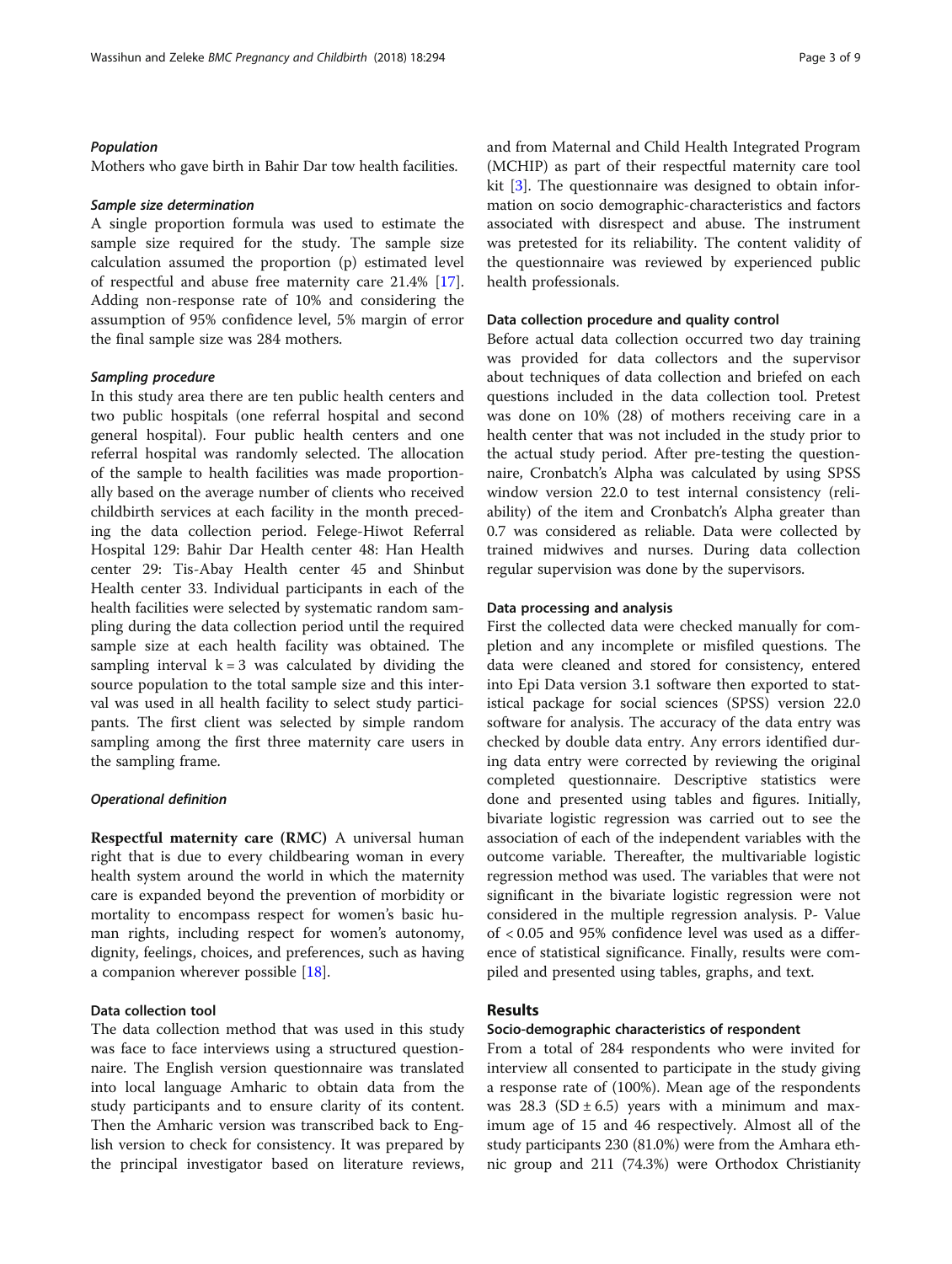<span id="page-3-0"></span>religion followers. Regarding marital status of the mother, 259 (91.2%) of them were married. Out of the total respondents 145 (51.1%) of them had a monthly family

Table 1 Socio demographic characteristics of respondents in Bahir Dar town public health facility, North West Ethiopia, 2017  $(n = 284)$ 

Variables **Frequency** Percentage Age 15–19 4 1.4 20–24 130 45.8 25–29 28 9.9 30–34 91 32.0 35 and above 31 31 10.9 Occupation House wife 57 20.1 Government employee 182 64.1 Private business 15.8 Ethnicity Amhara 230 81.0 Oromo 14 4.9 Awi 25 8.8 Tigira 12 4.2 Others 3 1.1 Religion Orthodox 212 74.7 Protestant 24 8.8 Muslim 16.9 Marital status Married 91.2 Divorced 2.5 Single 3.9 Widowed 2 0.7 Separated 2 0.7 Mothers educational status Illiterate 4.6 Read and write 23 8.1 Elementary school (grade 1–4) 29 29 10.2 Secondary school (grade 5–8) 23 8.1 High school (grade 9-12) 13 4.6 Diploma and above 183 64.5 Family monthly income < 3000 145 51.1  $\geq$  3000 48.9 Median income 3000 Residence Urban 235 82.7 Rural 17.3

income < 3000 Ethiopian birr. Almost all of the respondents 250 (88.0%) were not able to pay for any medical services. Of the total respondents 235 (82.7) were urban residents (Table 1).

| <b>Table 2</b> Obstetric characteristics of respondents in Bahir Dar |
|----------------------------------------------------------------------|
| town public health facility, North West Ethiopia, 2017 ( $n = 284$ ) |

| Frequency Percentage<br>Gravidity<br>31<br>Prima- gravid<br>10.9<br>253<br>Multi gravid<br>89.1<br>Parity<br>29<br>Primparous<br>10.2<br>Multiparous<br>253<br>89.8<br>Pregnancy wanted/planned<br>Yes<br>238<br>83.8<br>No<br>46<br>16.2<br>Antenatal care<br>Yes<br>267<br>94.0<br>No<br>17<br>6.0<br>Place of Antenatal care<br>Public health facility<br>222<br>78.2<br>Private health facility<br>45<br>16.9<br>History of health facility delivery<br>Yes<br>260<br>91.5<br>No<br>24<br>8.5<br>Current mode of delivery<br>Vaginal<br>151<br>53.2<br>Vacuum /forceps<br>92<br>32.4<br>41<br>14.4<br>Cesarean section<br>Sex of health care provider conducting delivery<br>Male<br>140<br>50.7<br>Female<br>144<br>49.3<br>Having complication<br>116<br>Yes<br>40.8<br>No<br>168<br>59.2<br>Stayed in health facility<br>Yes<br>239<br>84.2<br>45<br>15.8<br>No<br>Do you have intention to give birth in health<br>facility?<br>Yes<br>189<br>66.0<br>No<br>97<br>34.0<br>If no, why?<br>I am not satisfied<br>73<br>75.3<br>Home is better<br>19<br>19.6<br>5<br>5.2<br>No reason | town public health facility, North West Ethiopia, 2017 ( $n = 284$ ) |  |
|--------------------------------------------------------------------------------------------------------------------------------------------------------------------------------------------------------------------------------------------------------------------------------------------------------------------------------------------------------------------------------------------------------------------------------------------------------------------------------------------------------------------------------------------------------------------------------------------------------------------------------------------------------------------------------------------------------------------------------------------------------------------------------------------------------------------------------------------------------------------------------------------------------------------------------------------------------------------------------------------------------------------------------------------------------------------------------------------|----------------------------------------------------------------------|--|
|                                                                                                                                                                                                                                                                                                                                                                                                                                                                                                                                                                                                                                                                                                                                                                                                                                                                                                                                                                                                                                                                                            | Variables                                                            |  |
|                                                                                                                                                                                                                                                                                                                                                                                                                                                                                                                                                                                                                                                                                                                                                                                                                                                                                                                                                                                                                                                                                            |                                                                      |  |
|                                                                                                                                                                                                                                                                                                                                                                                                                                                                                                                                                                                                                                                                                                                                                                                                                                                                                                                                                                                                                                                                                            |                                                                      |  |
|                                                                                                                                                                                                                                                                                                                                                                                                                                                                                                                                                                                                                                                                                                                                                                                                                                                                                                                                                                                                                                                                                            |                                                                      |  |
|                                                                                                                                                                                                                                                                                                                                                                                                                                                                                                                                                                                                                                                                                                                                                                                                                                                                                                                                                                                                                                                                                            |                                                                      |  |
|                                                                                                                                                                                                                                                                                                                                                                                                                                                                                                                                                                                                                                                                                                                                                                                                                                                                                                                                                                                                                                                                                            |                                                                      |  |
|                                                                                                                                                                                                                                                                                                                                                                                                                                                                                                                                                                                                                                                                                                                                                                                                                                                                                                                                                                                                                                                                                            |                                                                      |  |
|                                                                                                                                                                                                                                                                                                                                                                                                                                                                                                                                                                                                                                                                                                                                                                                                                                                                                                                                                                                                                                                                                            |                                                                      |  |
|                                                                                                                                                                                                                                                                                                                                                                                                                                                                                                                                                                                                                                                                                                                                                                                                                                                                                                                                                                                                                                                                                            |                                                                      |  |
|                                                                                                                                                                                                                                                                                                                                                                                                                                                                                                                                                                                                                                                                                                                                                                                                                                                                                                                                                                                                                                                                                            |                                                                      |  |
|                                                                                                                                                                                                                                                                                                                                                                                                                                                                                                                                                                                                                                                                                                                                                                                                                                                                                                                                                                                                                                                                                            |                                                                      |  |
|                                                                                                                                                                                                                                                                                                                                                                                                                                                                                                                                                                                                                                                                                                                                                                                                                                                                                                                                                                                                                                                                                            |                                                                      |  |
|                                                                                                                                                                                                                                                                                                                                                                                                                                                                                                                                                                                                                                                                                                                                                                                                                                                                                                                                                                                                                                                                                            |                                                                      |  |
|                                                                                                                                                                                                                                                                                                                                                                                                                                                                                                                                                                                                                                                                                                                                                                                                                                                                                                                                                                                                                                                                                            |                                                                      |  |
|                                                                                                                                                                                                                                                                                                                                                                                                                                                                                                                                                                                                                                                                                                                                                                                                                                                                                                                                                                                                                                                                                            |                                                                      |  |
|                                                                                                                                                                                                                                                                                                                                                                                                                                                                                                                                                                                                                                                                                                                                                                                                                                                                                                                                                                                                                                                                                            |                                                                      |  |
|                                                                                                                                                                                                                                                                                                                                                                                                                                                                                                                                                                                                                                                                                                                                                                                                                                                                                                                                                                                                                                                                                            |                                                                      |  |
|                                                                                                                                                                                                                                                                                                                                                                                                                                                                                                                                                                                                                                                                                                                                                                                                                                                                                                                                                                                                                                                                                            |                                                                      |  |
|                                                                                                                                                                                                                                                                                                                                                                                                                                                                                                                                                                                                                                                                                                                                                                                                                                                                                                                                                                                                                                                                                            |                                                                      |  |
|                                                                                                                                                                                                                                                                                                                                                                                                                                                                                                                                                                                                                                                                                                                                                                                                                                                                                                                                                                                                                                                                                            |                                                                      |  |
|                                                                                                                                                                                                                                                                                                                                                                                                                                                                                                                                                                                                                                                                                                                                                                                                                                                                                                                                                                                                                                                                                            |                                                                      |  |
|                                                                                                                                                                                                                                                                                                                                                                                                                                                                                                                                                                                                                                                                                                                                                                                                                                                                                                                                                                                                                                                                                            |                                                                      |  |
|                                                                                                                                                                                                                                                                                                                                                                                                                                                                                                                                                                                                                                                                                                                                                                                                                                                                                                                                                                                                                                                                                            |                                                                      |  |
|                                                                                                                                                                                                                                                                                                                                                                                                                                                                                                                                                                                                                                                                                                                                                                                                                                                                                                                                                                                                                                                                                            |                                                                      |  |
|                                                                                                                                                                                                                                                                                                                                                                                                                                                                                                                                                                                                                                                                                                                                                                                                                                                                                                                                                                                                                                                                                            |                                                                      |  |
|                                                                                                                                                                                                                                                                                                                                                                                                                                                                                                                                                                                                                                                                                                                                                                                                                                                                                                                                                                                                                                                                                            |                                                                      |  |
|                                                                                                                                                                                                                                                                                                                                                                                                                                                                                                                                                                                                                                                                                                                                                                                                                                                                                                                                                                                                                                                                                            |                                                                      |  |
|                                                                                                                                                                                                                                                                                                                                                                                                                                                                                                                                                                                                                                                                                                                                                                                                                                                                                                                                                                                                                                                                                            |                                                                      |  |
|                                                                                                                                                                                                                                                                                                                                                                                                                                                                                                                                                                                                                                                                                                                                                                                                                                                                                                                                                                                                                                                                                            |                                                                      |  |
|                                                                                                                                                                                                                                                                                                                                                                                                                                                                                                                                                                                                                                                                                                                                                                                                                                                                                                                                                                                                                                                                                            |                                                                      |  |
|                                                                                                                                                                                                                                                                                                                                                                                                                                                                                                                                                                                                                                                                                                                                                                                                                                                                                                                                                                                                                                                                                            |                                                                      |  |
|                                                                                                                                                                                                                                                                                                                                                                                                                                                                                                                                                                                                                                                                                                                                                                                                                                                                                                                                                                                                                                                                                            |                                                                      |  |
|                                                                                                                                                                                                                                                                                                                                                                                                                                                                                                                                                                                                                                                                                                                                                                                                                                                                                                                                                                                                                                                                                            |                                                                      |  |
|                                                                                                                                                                                                                                                                                                                                                                                                                                                                                                                                                                                                                                                                                                                                                                                                                                                                                                                                                                                                                                                                                            |                                                                      |  |
|                                                                                                                                                                                                                                                                                                                                                                                                                                                                                                                                                                                                                                                                                                                                                                                                                                                                                                                                                                                                                                                                                            |                                                                      |  |
|                                                                                                                                                                                                                                                                                                                                                                                                                                                                                                                                                                                                                                                                                                                                                                                                                                                                                                                                                                                                                                                                                            |                                                                      |  |
|                                                                                                                                                                                                                                                                                                                                                                                                                                                                                                                                                                                                                                                                                                                                                                                                                                                                                                                                                                                                                                                                                            |                                                                      |  |
|                                                                                                                                                                                                                                                                                                                                                                                                                                                                                                                                                                                                                                                                                                                                                                                                                                                                                                                                                                                                                                                                                            |                                                                      |  |
|                                                                                                                                                                                                                                                                                                                                                                                                                                                                                                                                                                                                                                                                                                                                                                                                                                                                                                                                                                                                                                                                                            |                                                                      |  |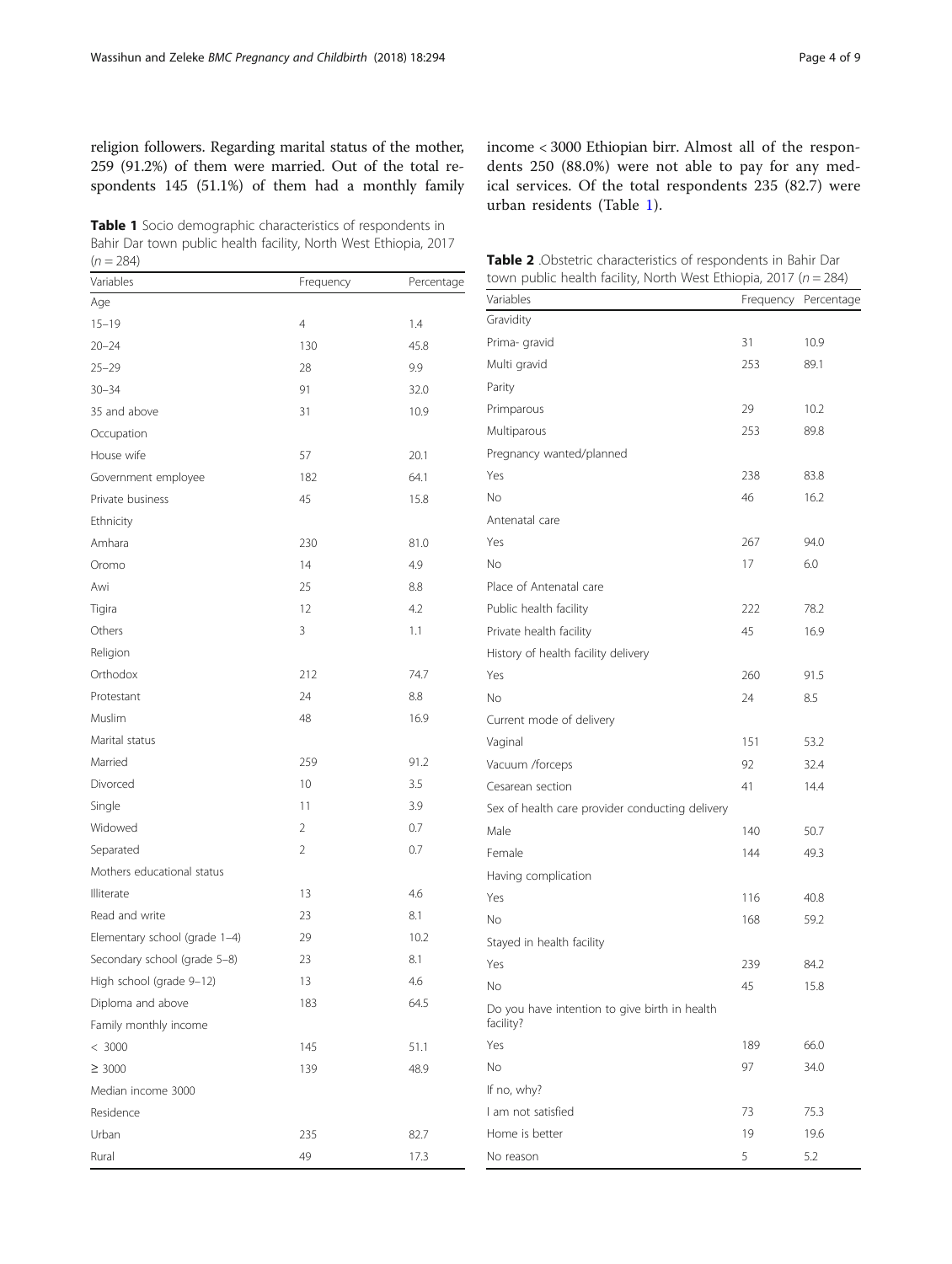

## Obstetric history of respondents

From the total of 284 respondents 267 (94.0%) had a history of antenatal care follow up. The majority of mothers 253 (89.1) were multigravida and 255 (89.8) were multipara. Almost all of the respondents 260 (91.5%) of the multiparas had previously given birth in institutions. Among respondents 151 (53.2) were gave birth vaginally and 41 (14.4) were gave birth by caesarian section. From the total respondents 97 (32.4%) had no intention of giving birth in a health facility in a future birth. The main reasons for not giving birth in a health facilities was a lack of satisfaction during their current labour and delivery 73 (25.7%) followed by home preference 19 (6.7%) (Table [2](#page-3-0), Fig. 1).

## Category of respectful maternity care (RMC)

The most common category of respectful maternity care identified by women in this study was providing discrimination free care 32.4% followed by providing friendly care 26.1% (Table 3, Fig. [2\)](#page-5-0).

Table 3 Categories and types of respectfully maternity care reported by mothers during childbirth, in Bahir Dar town public health facility, North West Ethiopia, 2017 (n = 284)

| Category of RMC          | Types of RMC                                                                         | Yes (%)   | No (%)    |
|--------------------------|--------------------------------------------------------------------------------------|-----------|-----------|
| Friendly care            | I felt that health workers cared for me with a kind approach                         | 196(69.0) | 89(31.0)  |
|                          | The health workers treated me in a friendly manner                                   | 194(68.3) | 90(31.7)  |
|                          | The HWs was talking positively about pain and relief                                 | 198(69.7) | 86(30.3)  |
|                          | The health worker showed his/her concern and empathy                                 | 198(69.7) | 86(30.3)  |
|                          | All HWs treated me with respect as an individual                                     | 195(68.7) | 89(31.3)  |
|                          | The HWs speak to me in a language that I can understand                              | 194(68.3) | 90(31.7)  |
|                          | The health provider called me by my name                                             | 192(67.6) | 92(32.4)  |
| Abuse free care          | The health worker responded to my needs whether or not I asked                       | 198(69.7) | 86(30.3)  |
|                          | The health provider slapped me during delivery for different reasons                 | 98(34.5)  | 186(65.5) |
|                          | The health workers shouted at me because I haven't done what I was told to do        | 95(33.5)  | 189(66.5) |
| Timely care              | I was kept waiting for a long time before receiving service                          | 92(32.4)  | 192(67.6) |
|                          | I was allowed to practice cultural rituals in the facility                           | 92(32.4)  | 192(67.6) |
|                          | Service provision was delayed due to the health facilities internal problem          | 89(31.3)  | 195(68.7) |
| Discrimination free care | Some of the health workers do not treated me well because of some personal attribute | 92(32.4)  | 192(67.6) |
|                          | Some HWs insulted me and my companions due to my personal attributes                 | 89(31.3)  | 195(68.7) |

\* RMC stands for respectful maternity care. HWs\* stands for health care workers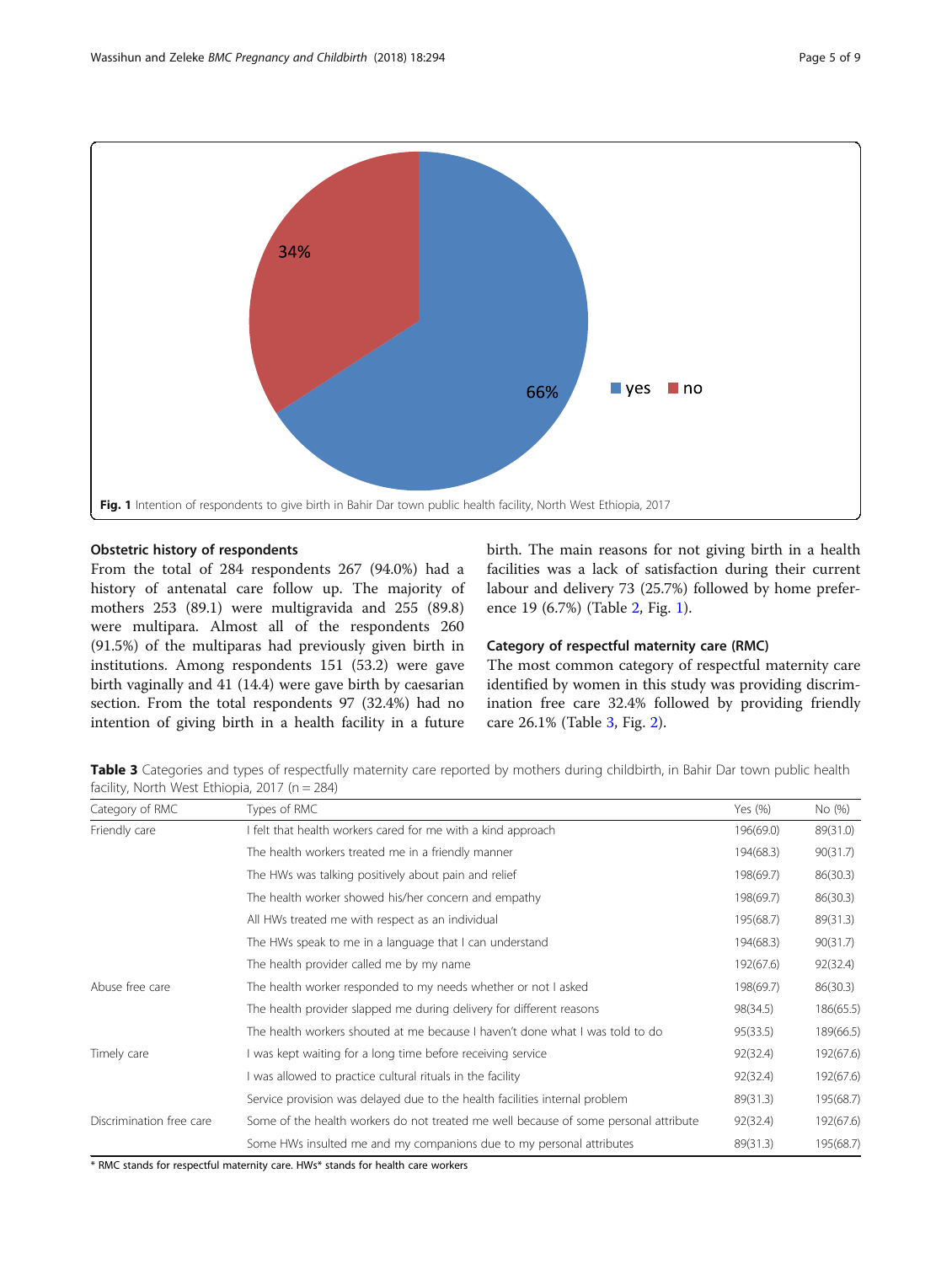<span id="page-5-0"></span>

## Prevalence of compassionate and respectful maternity care Out of the 284 respondents interviewed 163(57%) experienced compassionate and respectful maternity care while 121(43%) reported having experienced at least one form of

disrespect and abuse during facility based childbirth (Fig. 3).

# Factors associated with compassionate and respectful

## maternity care

The result of multiple logistic regression analysis showed that respondent residency, mode of delivery, time of delivery, complication during delivery, family monthly income and intention to give birth in a health facility were some of the factors associated with disrespect and abuse at

P-value < 0.05. Respondents who were from rural area were 6.49 times more likely to report disrespect and abuse than urban residents [AOR = 6.49(95%CI; 2.59, 16.21)].Similarly respondents who gave birth through caesarian section were 4.52 times more likely to experience disrespect and abuse than those respondents who gave birth through vaginal delivery [AOR = 4.52(95%CI; 1.64, 12.42)]. Respondents who were facing complication during labor and delivery were 2.38 times more likely to experience disrespect and abuse than those respondents who did not face complications [AOR = 2.38(95%CI; 1.28, 4.45)]. Respondents who did not intend to give birth in a health facility in the future were 3.57 times more likely to have reported

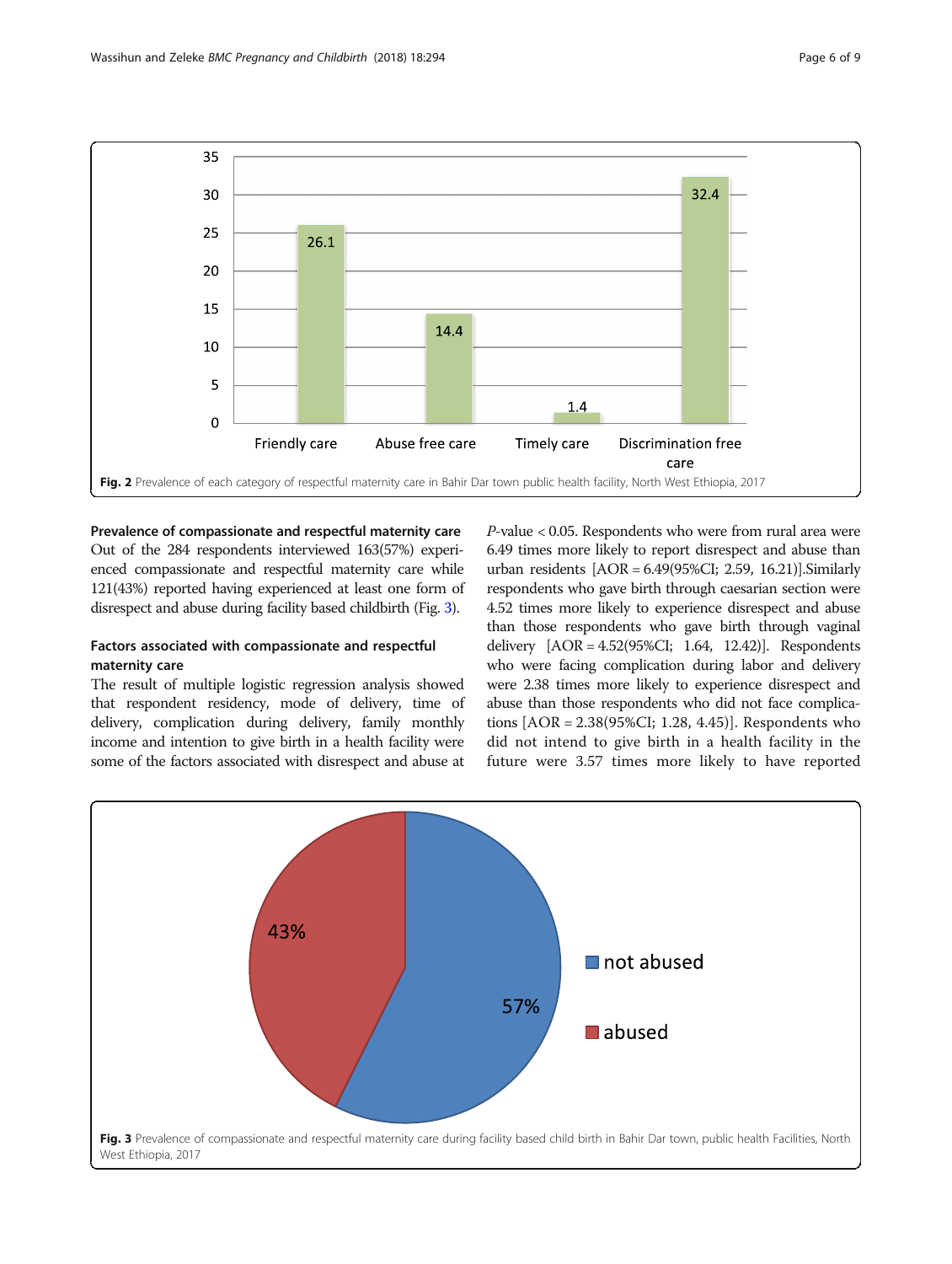experiencing disrespect and abuse than those respondents planning to do so [AOR = 3.57(95%CI; 1.81, 7.07)] (Table 4).

## **Discussion**

This study investigated the prevalence and factors associated with compassionate and respectful maternity care during facility-based childbirth in Bahir Dar town at the facility level. This study revealed that the prevalence of compassionate and respectful maternity care was reported by 57% of women, with abusive maternity care reported by 43%. This proportion is higher than that in a study conducted in Kenya which showed that 20% of women reported any form of disrespect and abuse during child birth [[19\]](#page-8-0). The considerable difference may be due to socio-cultural and socio-economic. It may also be due to differences in staff training and organization of healthcare. However, the proportion women reporting abuse in this study is lower than a study conducted in Enugu in Nigeria where 98% of the

Table 4 Bivariate and multivariate logistic regression analysis of disrespect and abuse and its explanatory variables in Bahir Dar town public health facility (n = 284)

| Variables                                      | Experience of D and A Yes No |     | COR (95%CI)           | AOR (95%CI)            |  |  |  |  |  |  |
|------------------------------------------------|------------------------------|-----|-----------------------|------------------------|--|--|--|--|--|--|
| Age                                            |                              |     |                       |                        |  |  |  |  |  |  |
| $15 - 24$                                      | 65                           | 69  | $\mathbf{1}$          | $\mathbf{1}$           |  |  |  |  |  |  |
| $25 - 34$                                      | 46                           | 73  | $0.66(0.41 - 1.10)$   | $0.84(0.44 - 1.63)$    |  |  |  |  |  |  |
| 35 and above                                   | 10                           | 21  | $0.50(0.22 - 1.15)$   | $0.72(0.25 - 2.07)$    |  |  |  |  |  |  |
| Educational status                             |                              |     |                       |                        |  |  |  |  |  |  |
| No formal education                            | 22                           | 14  | $2.43(1.17 - 5.03)^*$ | $0.39(0.64 - 0.24)$    |  |  |  |  |  |  |
| Primary                                        | 22                           | 30  | $1.13-(0.61-2.11)$    | $0.84(0.31 - 1.89)$    |  |  |  |  |  |  |
| Secondary and above                            | 77                           | 119 | $\mathbf{1}$          |                        |  |  |  |  |  |  |
| Family monthly income                          |                              |     |                       |                        |  |  |  |  |  |  |
| < 3000                                         | 76                           | 69  | $2.3(1.42 - 3.73)^*$  | $0.90(0.46 - 1.75)$    |  |  |  |  |  |  |
| ≥3000                                          | 45                           | 94  | $\mathbf{1}$          | $\mathbf{1}$           |  |  |  |  |  |  |
| Resident                                       |                              |     |                       |                        |  |  |  |  |  |  |
| Urban                                          | 82                           | 153 | $\mathbf{1}$          | 1                      |  |  |  |  |  |  |
| rural                                          | 39                           | 10  | 7.23(3.45-15.32)*     | $6.49(2.59 - 16.21)^*$ |  |  |  |  |  |  |
| Gravidity                                      |                              |     |                       |                        |  |  |  |  |  |  |
| Prima- gravid                                  | 19                           | 12  | $2.34(1.09 - 5.04)^*$ | $2.06(0.80 - 5.28)$    |  |  |  |  |  |  |
| Multi- gravid                                  | 102                          | 151 | $\mathbf{1}$          | $\mathbf{1}$           |  |  |  |  |  |  |
| Pregnancy planned and wanted                   |                              |     |                       |                        |  |  |  |  |  |  |
| Yes                                            | 84                           | 154 | $\mathbf{1}$          | $\mathbf{1}$           |  |  |  |  |  |  |
| No                                             | 37                           | 9   | 7.54(3.47-16.37)*     | $0.24(0.09 - 0.62)$    |  |  |  |  |  |  |
| Mode of delivery                               |                              |     |                       |                        |  |  |  |  |  |  |
| Vaginal                                        | 63                           | 88  | $\mathbf{1}$          | $\mathbf{1}$           |  |  |  |  |  |  |
| Vacuum/forceps                                 | 27                           | 65  | $0.58(0.33 - 1.00)$   | $0.44(0.19 - 1.01)$    |  |  |  |  |  |  |
| Caesarian section                              | 31                           | 10  | 4.33(1.98-9.47)*      | $4.52(1.64 - 12.42)^*$ |  |  |  |  |  |  |
| Time of delivery                               |                              |     |                       |                        |  |  |  |  |  |  |
| Day time                                       | 76                           | 82  | $1.66(1.03 - 2.69)^*$ | $2.16(1.04 - 4.49)^*$  |  |  |  |  |  |  |
| Night time                                     | 45                           | 81  | 1                     | $\mathbf{1}$           |  |  |  |  |  |  |
| Facing complication during labour and delivery |                              |     |                       |                        |  |  |  |  |  |  |
| Yes                                            | 68                           | 48  | $3.07(1.88 - 5.03)^*$ | $2.38(1.28 - 4.45)^*$  |  |  |  |  |  |  |
| <b>No</b>                                      | 53                           | 115 | $\mathbf{1}$          | $\mathbf{1}$           |  |  |  |  |  |  |
| Intention to give birth in health facility     |                              |     |                       |                        |  |  |  |  |  |  |
| Yes                                            | 52                           | 115 | 1                     | $\mathbf{1}$           |  |  |  |  |  |  |
| No                                             | 69                           | 28  | 6.39(3.72-11.02)*     | $3.57(1.81 - 7.07)^*$  |  |  |  |  |  |  |

D and A remind as disrespect and abuse,\*remands as statically significant at p-value of < 0.05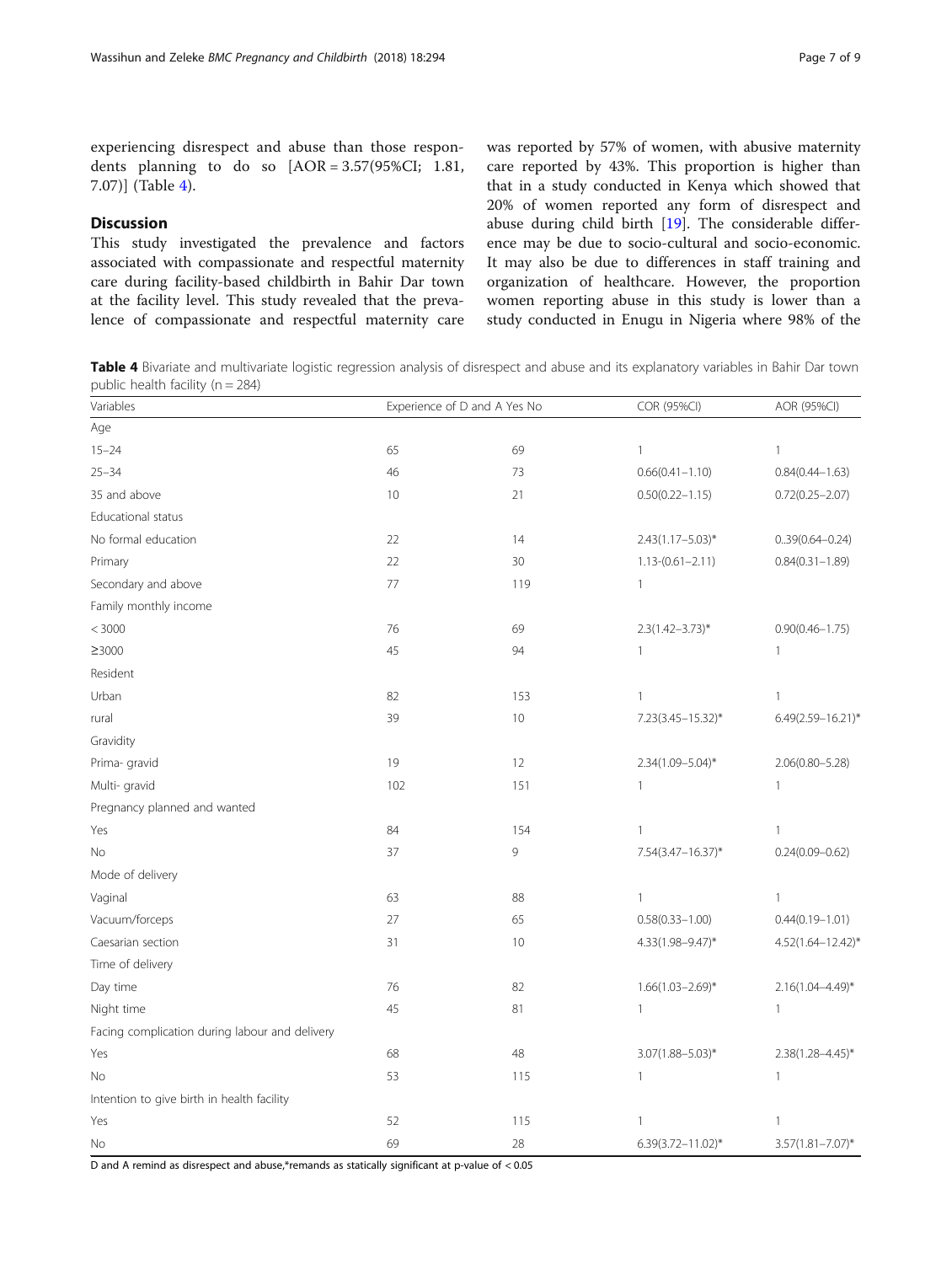women have reported that they have had at least one instance of abuse during the course of childbirth [\[20\]](#page-8-0). The differences may also be due to the study period selected and the relatively small sample size in this study. The results of this study also show a higher level of abusive maternity care compared with data collected in Tanzania where the frequency of any abusive or disrespectful treatment during childbirth was 19% [[21\]](#page-8-0). The considerable difference may be due to socio-cultural and socio-economic poupulation difference. In this study 34.5% of respondents reported that a health care provider slapped them during childbirth compared with a similar proportion in Nigerian study which showed that 35.7% of women reported slapping during childbirth at health facilities [\[19\]](#page-8-0). In this study negligent care was reported by 30.3% of women which is markedly higher than the study conducted in Tanzania with only 7.9% reporting negligent care [\[20\]](#page-8-0). Respondents who gave birth by caesarian section were four times more likely to be disrespected and abused than respondents who had gave birth through vaginal delivery perhaps it is due to staff work load and attitude of health care provider. The results of this study show that the prevalence of disrespect and abuse at 43% is lower than that reported in Addis Ababa, Ethiopia where the comparable figure for facility-based childbirth was 76.8% [[17](#page-8-0)].The discrepancy may be due to services improvement. Similarly, the overall prevalence of compassionate and respectful maternity care was 57% which is notably higher than the 21.4% reported in the study conducted in Addis Ababa [[17\]](#page-8-0). The study also revealed that respondents who were residents of rural areas were six times more likely to experience disrespect and abuse than urban residents. Over all in this study the prevalence of discrimination- free care was experienced by only a third of women, with friendly care reported by a quarter. Income level also made a difference, with respondents in this study having a low family monthly income of < 3000 Ethiopian birr being twice as likely to be disrespected and abused as respondents with a higher family monthly income. This finding is in line with the study conducted in Addis Ababa which showed that respondents with low family monthly income were significantly more likely to report disrespect and abuse [\[17](#page-8-0)]. Respondents who have no intention to give birth in a health facilities were six time more likely to report disrespect and abuse than respondents who have the intention to give birth in a health facilities. The finding of this study showed that the prevalence of disrespect and abuse is high. To reduce this high prevalence all stakeholders who were working to reduce maternal and child mortality must be involved to promoting respectful maternity care for all child bearing mothers. In addition to this strengthening responsibility through legal redress, citizen involvement on hospital administration boards, client health care charters, improving the quality of the work environment for providers, training and introduction of care standards is very important to promote compassionate and respectful maternity care.

## Conclusions

The results of this study show that the prevalence of disrespect and abuse during childbirth was 43% among the women studied. Abuse of mothers during facility child birth is a health facility failure and a violation of women's rights as well as an important barrier to women seeking institutional delivery. Independent factors identified that increased disrespect and abuse included low family monthly income, rural residency, complications during delivery, caesarian birth and intention not to use maternity service. Therefore, to reduce disrespect and abuse, attempts to break down barriers between health workers and clients through regular community facility dialogue and strengthening the health system is a vital factor in inviting more women to health facilities and for improving institutional delivery. It is every woman's right to give birth in a woman centered context with compassionate and respectful care. Provision of woman-centered care in compassionate and a respectful manner needs to be given adequate emphasis to attract more women to health facilities, and to make services more women friendly.

#### Abbreviations

AOR: Adjusted odds ratio; CI: Confidence interval; MCHIP: Maternal and child health integrated program

#### Acknowledgements

The authors are grateful for the data collectors and study participants.

#### Funding

There is no source of funding for this research. All costs were covered by researchers.

#### Availability of data and materials

The datasets used and/or analyzed during the current study available from the corresponding author on reasonable request.

#### Authors' contributions

BW and SZ conceived the study and undertook statistical analysis. BW and SZ supervised the study design and statistical analysis. BW and SZ contributed to the writing of the manuscript and both authors approved the submitted version of the manuscript.

#### Ethics approval and consent to participate

The study protocol was ethically approved by the Ethical Review Board (IRB) of Addis Ababa University College of Health Sciences School of Allied Health Sciences Department of Nursing and Midwifery. Official letter was written to Bahir Dar Town. The study posed a low or not more than a minimal risk to the study participants. Also, the study did not involve any invasive procedures. Accordingly, after the objective of the study was explained, verbal informed consent was obtained from all participants over the age of 16 years. In addition to this verbal consent was obtained from a parent on behalf of the participants under the age of 16. Moreover, the confidentiality of information was guaranteed by using code numbers rather than personal identifiers and by keeping the data locked.